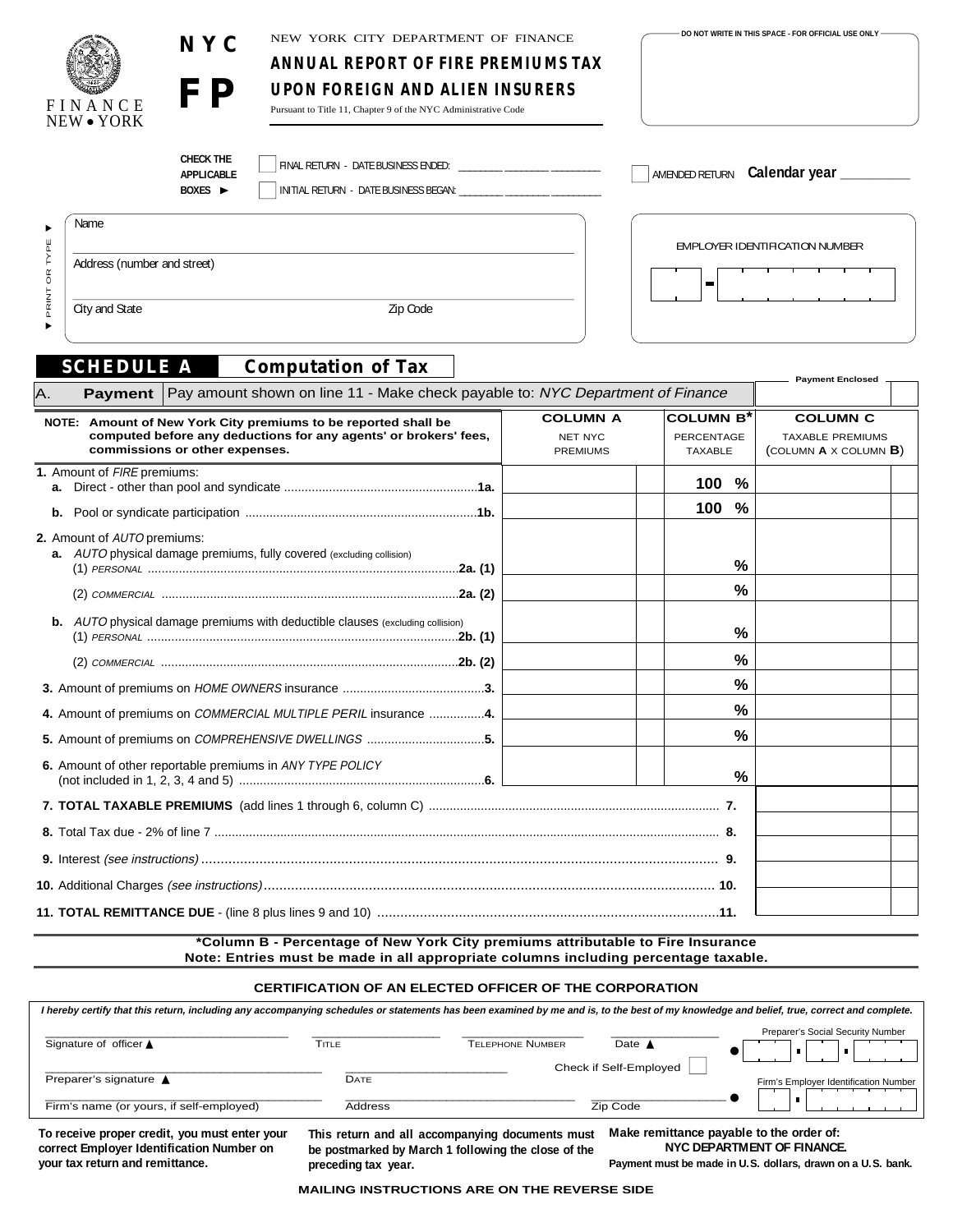#### **LIST COMPLETE NAMES, PRINCIPAL BUSINESS ADDRESSES AND EMPLOYER IDENTIFICATION NUMBERS FOR ALL MEMBERS OF THIS GROUP. (ATTACH ADDITIONAL PAGES IF NECESSARY)**

| <b>NAME</b>            | <b>ADDRESS</b> | <b>EMPLOYER</b><br><b>IDENTIFICATION</b><br><b>NUMBER</b> | <b>TAX</b><br>PAID |
|------------------------|----------------|-----------------------------------------------------------|--------------------|
| <b>GROUP</b><br>NAME ➡ |                |                                                           |                    |
| <b>MEMBER ▼</b>        |                |                                                           |                    |
| $\frac{1}{2}$          |                |                                                           |                    |
| $\overline{2}$ .       |                |                                                           |                    |
| $\frac{3}{2}$          |                |                                                           |                    |
| $\frac{4}{ }$          |                |                                                           |                    |
| 5.<br>-                |                |                                                           |                    |
| 6.<br>-                |                |                                                           |                    |
| 7.                     |                |                                                           |                    |
| $\underline{8}$ .      |                |                                                           |                    |
| 9.                     |                |                                                           |                    |
| $\underline{10}$ .     |                |                                                           |                    |
| 11.                    |                |                                                           |                    |
| $12.$                  |                |                                                           |                    |
| $13.$<br>-             |                |                                                           |                    |
| $14.$                  |                |                                                           |                    |
| 15.                    |                |                                                           |                    |
| $\underline{16}$ .     |                |                                                           |                    |
| 17.                    |                |                                                           |                    |
| 18.                    |                |                                                           |                    |
| 19.                    |                |                                                           |                    |
| 20.<br>-               |                |                                                           |                    |
| 21.                    |                |                                                           |                    |
| 22.                    |                |                                                           |                    |
| 23.                    |                |                                                           |                    |
| 24.                    |                |                                                           |                    |
| 25.                    |                |                                                           |                    |
| $\frac{26}{ }$         |                |                                                           |                    |
| 27.                    |                |                                                           |                    |
| 28.                    |                |                                                           |                    |
| 29.                    |                |                                                           |                    |
| 30.                    |                |                                                           |                    |

**Mail remittance and return to** →

NYC DEPARTMENT OF FINANCE AUTOMATED TAX PROCESSING UNIT FIRE PREMIUMS SECTION 25 ELM PLACE, 3RD FLOOR BROOKLYN, NY 11201-5807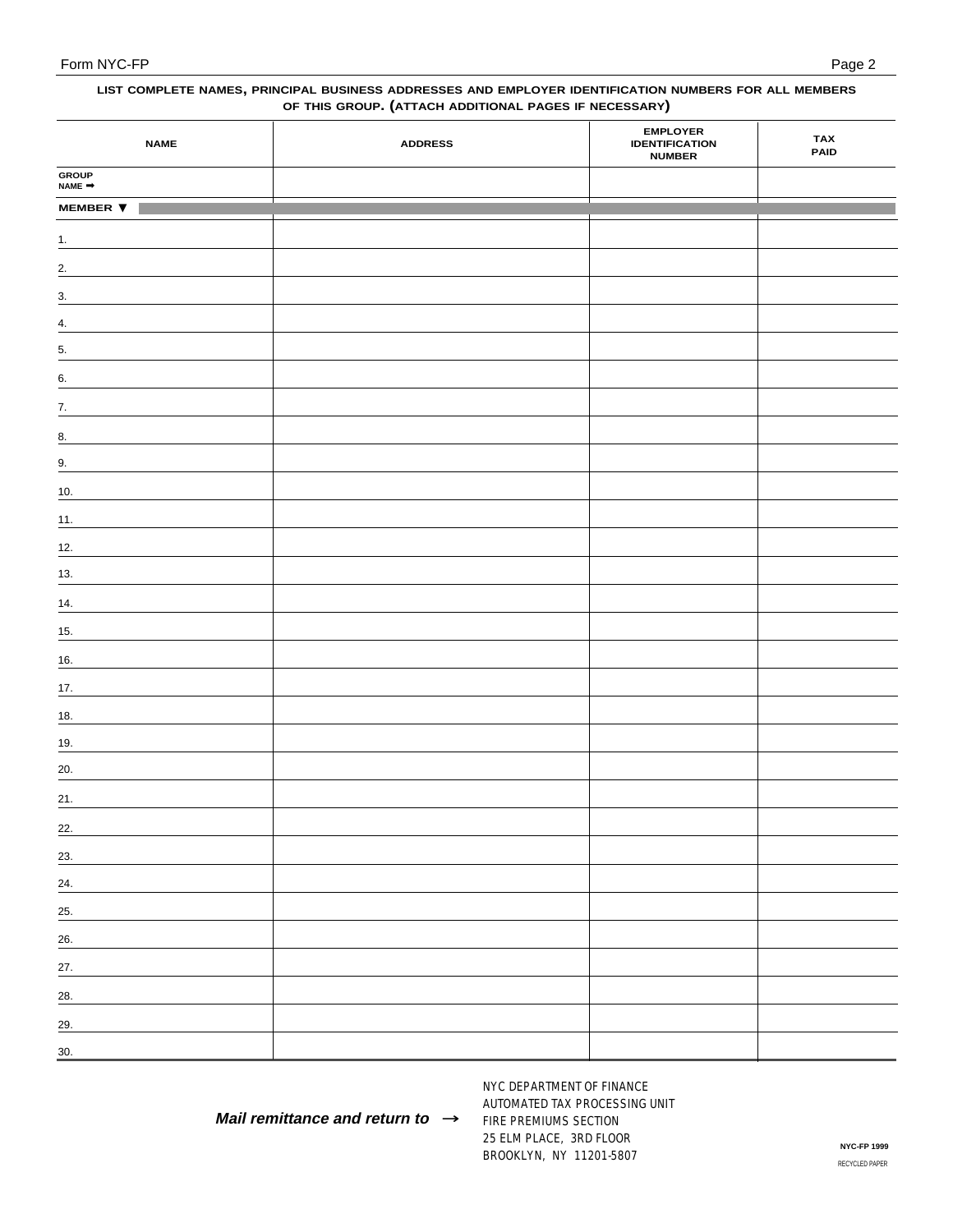# **GENERAL INFORMATION**

## **DEFINITIONS**

- **1. "Alien Insurer"** Any insurer incorporated or organized under the laws of any foreign nation, or of any province or territory not included under the definition of a foreign insurer.
- **2. "Foreign Insurer"** Any insurer, except a mutual insurance company taxed under the provisions of Section 9105 of the Insurance Law, incorporated or organized under the laws of any state, as herein defined, other than this state.
- **3. "Fire insurance corporation, association or individuals"** Any insurer, regardless of the name, designation or authority under which it purports to act, which insures property of any kind or nature against loss or damage by fire.
- **4. "Loss or damage by fire"** Loss or damage by fire, lightning, smoke, or anything used to combat fire, regardless of whether such risks or the premiums therefore are stated or charged separately and apart from any other risk or premium.
- **5. "State"** Any state of the United States and the District of Columbia.

# **REQUIREMENTS FOR FILING**

Every foreign and alien insurer is required, pursuant to the provisions of Title 11, Chapter 9 of the NYC Administrative Code, to pay to the Department of Finance on or before March 1 following the close of the previous tax year (January 1 to December 31) the amount of 2% of net New York City premiums (all New York City premiums, less return premiums) received or written from January 1 to December 31 for any insurance against loss or damage by fire on real or personal property in the City of New York (including that portion of fire premiums in automobile and multiple peril

policies which insures against loss or damage by fire) and to file with the Department of Finance, at the time of paying the tax, a verified report setting forth the net New York City premiums upon which the tax is payable.

If no premiums were received during the tax year, a letter to that effect, signed by an official of the insurer, is to be submitted.

Any insurer engaged solely in reinsurance is required to submit an affidavit stating that its transactions are restricted to reinsurance and that it has not issued any direct policies in the City of New York.

# **WHEN AND WHERE TO FILE**

The report and all accompanying documents, including payment, must be filed and postmarked on or before March 1, covering the preceding tax year from January 1 to December 31. Reports and remittances should be mailed to:

> **NYC Department of Finance Automated Tax Processing Unit Fire Premiums Section 25 Elm Place, 3rd Floor Brooklyn, NY 11201-5807**

### **PLACE OF BUSINESS TO BE REPORTED**

Any change in principal place of business or termination of any office or place of business in New York City must be reported within 15 days after the change or termination.

# **SPECIFIC INSTRUCTIONS**

### **LINES 1 THROUGH 6 - NET PREMIUMS/TAXABLE PREMIUMS**

**1.** Enter on line 1 through line 6, in column A, the New York City net premiums (all New York City premiums, less return premiums)